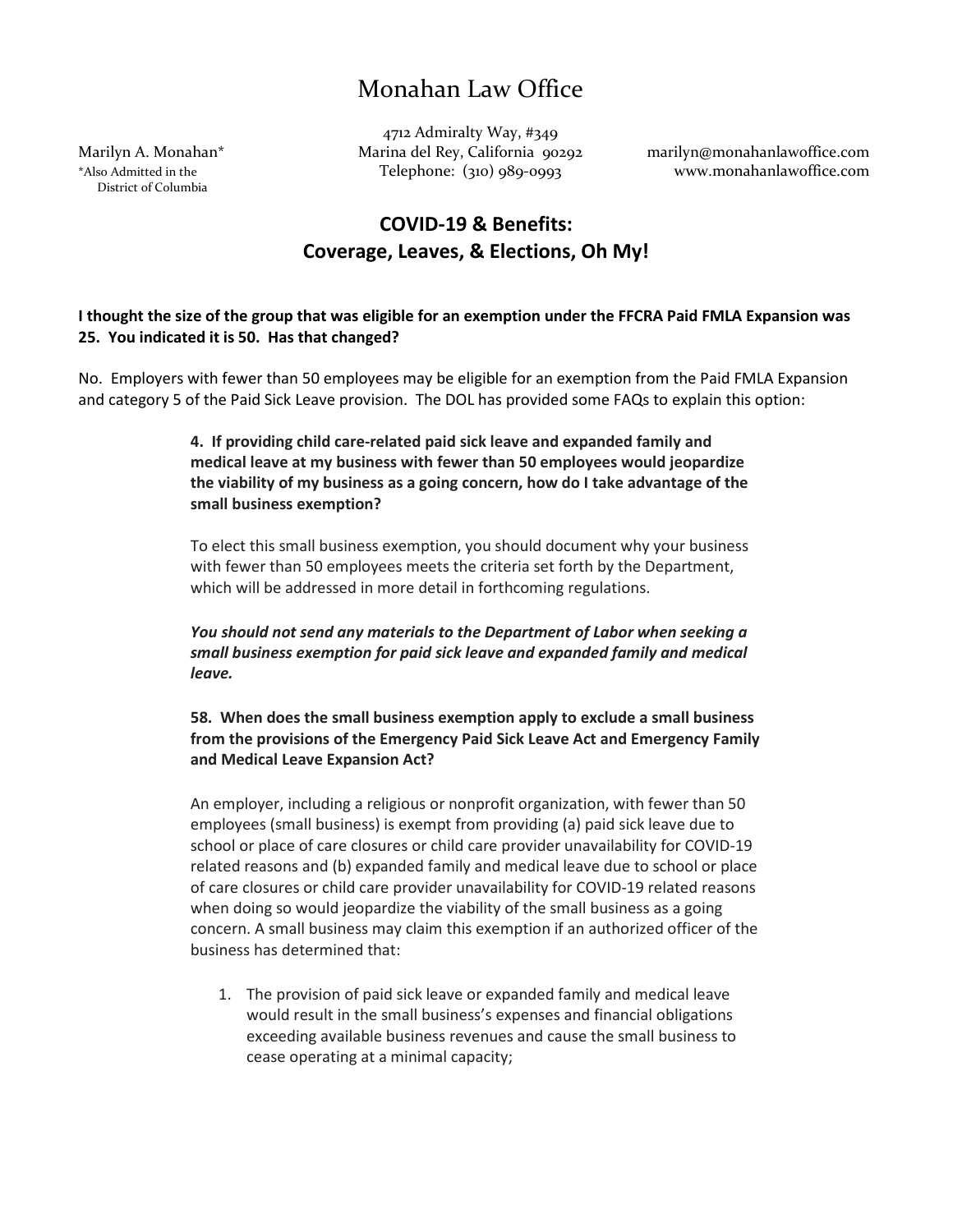- 2. The absence of the employee or employees requesting paid sick leave or expanded family and medical leave would entail a substantial risk to the financial health or operational capabilities of the small business because of their specialized skills, knowledge of the business, or responsibilities; or
- 3. There are not sufficient workers who are able, willing, and qualified, and who will be available at the time and place needed, to perform the labor or services provided by the employee or employees requesting paid sick leave or expanded family and medical leave, and these labor or services are needed for the small business to operate at a minimal capacity.

### **59. If I am a small business with fewer than 50 employees, am I exempt from the requirements to provide paid sick leave or expanded family and medical leave?**

A small business is exempt from certain paid sick leave and expanded family and medical leave requirements if providing an employee such leave would jeopardize the viability of the business as a going concern. This means a small business is exempt from mandated paid sick leave or expanded family and medical leave requirements only if the:

- employer employs fewer than 50 employees;
- leave is requested because the child's school or place of care is closed, or child care provider is unavailable, due to COVID-19 related reasons; and
- an authorized officer of the business has determined that at least one of the three conditions described in Question 58 is satisfied.

The Department encourages employers and employees to collaborate to reach the best solution for maintaining the business and ensuring employee safety.

The DOL has also issued regulations explaining the terms of this exemption in more detail (29 C.F.R. § 826.40(b).)

### **I thought that the maximum the employer has to pay under the Paid Sick Leave provision in FFCRA is \$511 per day, even if the regular rate of pay is higher; please clarify.**

When an employee is out on Paid Sick Leave or the Paid FMLA Expansion, the employer must pay the employee his or her regular rate of pay (as defined), but only up to the maximum allowed under FFCRA. The employer can be more generous, and pay the employee in excess of the statutory maximums, but the employer does not have to exceed the maximums—and the tax credits are only available up to the maximum rates.

What are the maximum rates? The DOL has summarized them as follows: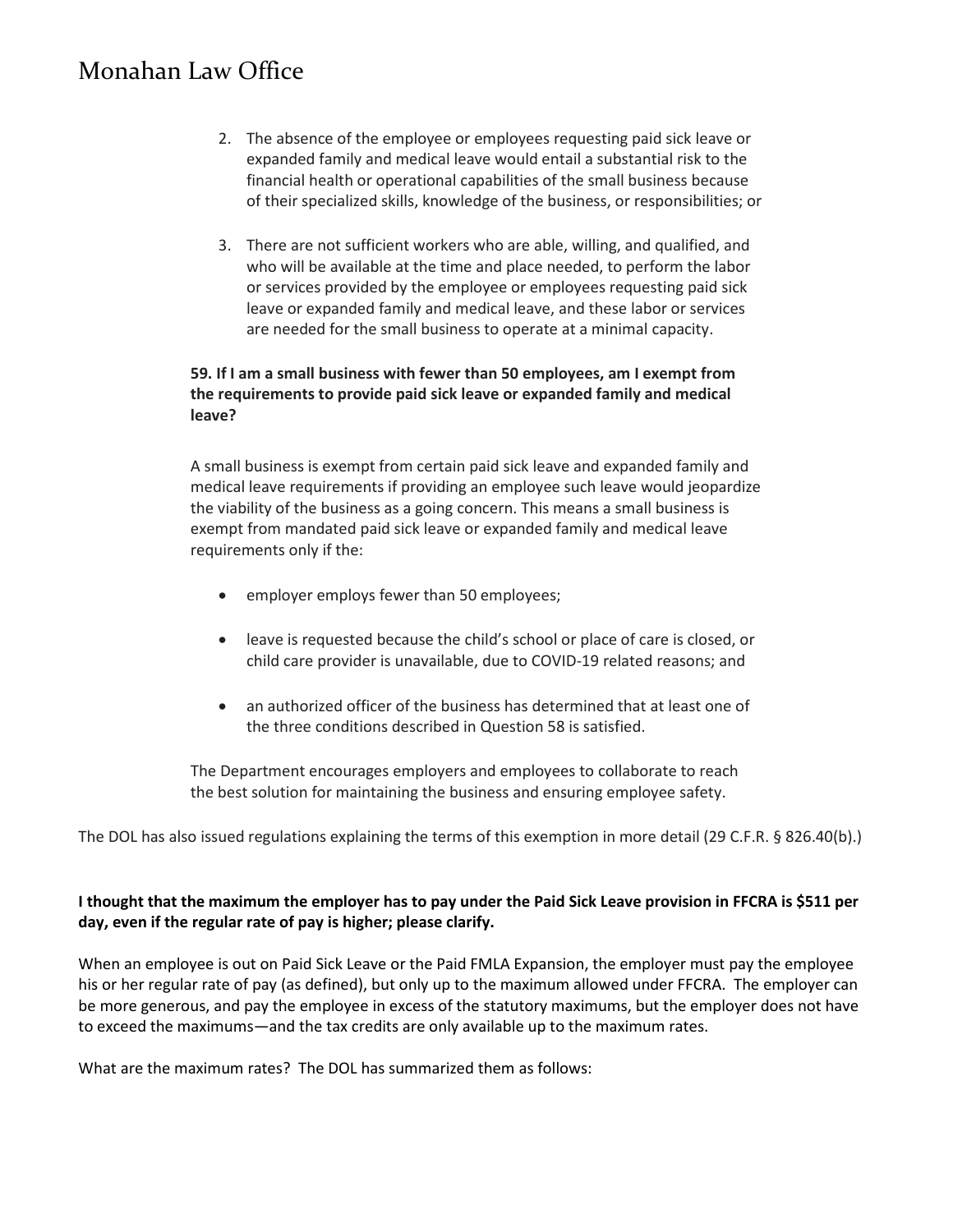**For leave reasons (1), (2), or (3):** Employees taking leave shall be paid at either their regular rate or the applicable minimum wage, whichever is higher, up to \$511 per day and \$5,110 in the aggregate (over a 2-week period).

**For leave reasons (4) or (6):** Employees taking leave shall be paid at 2/3 their regular rate or 2/3 the applicable minimum wage, whichever is higher, up to \$200 per day and \$2,000 in the aggregate (over a 2-week period).

**For leave reason (5):** Employees taking leave shall be paid at 2/3 their regular rate or 2/3 the applicable minimum wage, whichever is higher, up to \$200 per day and \$12,000 in the aggregate (over a 12-week period—two weeks of paid sick leave followed by up to 10 weeks of paid expanded family and medical leave).

**Tax Credits:** Covered employers qualify for dollar-for-dollar reimbursement through tax credits for all qualifying wages paid under the FFCRA. Qualifying wages are those paid to an employee who takes leave under the Act for a qualifying reason, up to the appropriate per diem and aggregate payment caps. Applicable tax credits also extend to amounts paid or incurred to maintain health insurance coverage. For more information, please see the Department of the Treasury's website.

#### **Do the timeframe extensions apply to CalCOBRA as well?**

No. The timeframe extensions rule—which was issued by the federal Department of Labor (DOL) and the Treasury Department (Treasury)—only apply to COBRA, which is a federal law. The DOL and Treasury do not have jurisdiction over state insurance laws. Therefore, CalCOBRA, and other state mini-COBRA laws, are not impacted by the DOL rule on timeframe extensions.

### **Your slide says before 12/31/21; please confirm.**

The cafeteria plan mid-year election change options can generally be implemented by the employer only during the 2020 calendar year. These changes must be memorialized through an amendment to the cafeteria plan's written plan document. However, the IRS guidance gives the employer until December 31, 2021, to adopt the plan amendment. For administrative ease, it is not recommended that the employer actually wait that long to adopt the amended plan language.

#### **Do new registered domestic partnerships qualify as a special enrollment event or change in status?**

Typically not, unless the domestic partner is also a tax code dependent.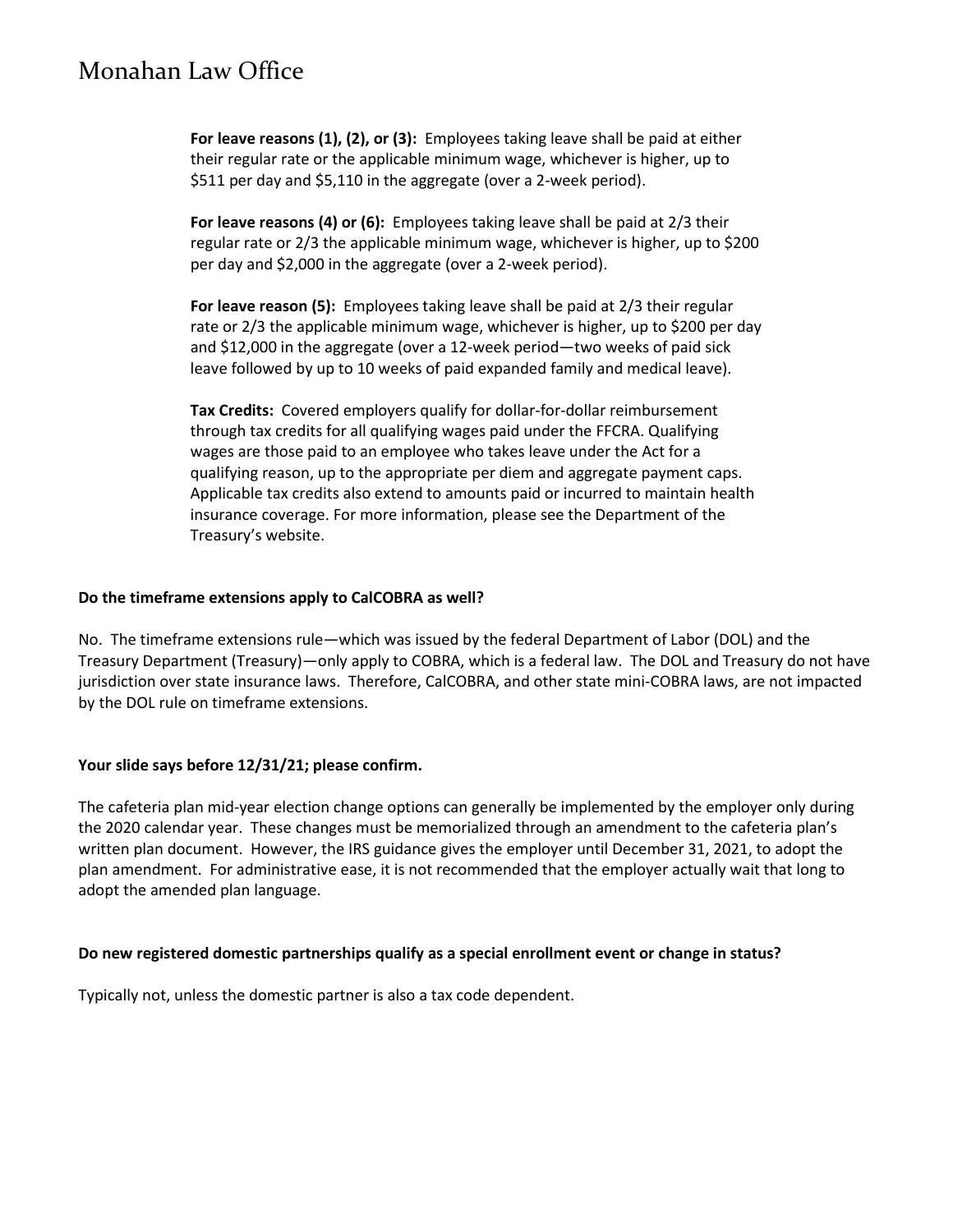#### **Do the timeframe extensions mean that if a former employee does not pay their COBRA premium on time their coverage should be kept active?**

Yes. The governing regulations include two examples—quoted below—that state that if a qualified beneficiary does not pay his or her premiums on time during the Outbreak Period, the plan may not deny coverage. The relevant language is highlighted in the following examples taken from the regulations:

> *Example 3* **(COBRA premium payments**). (i) *Facts.* On March 1, 2020, Individual C was receiving COBRA continuation coverage under a group health plan. More than 45 days had passed since Individual C had elected COBRA. Monthly premium payments are due by the first of the month. The plan does not permit qualified beneficiaries longer than the statutory 30-day grace period for making premium payments. Individual C made a timely February payment, but did not make the March payment or any subsequent payments during the Outbreak Period. As of July 1, Individual C has made no premium payments for March, April, May, or June. Does Individual C lose COBRA coverage, and if so for which month(s)?

> **(ii)** *Conclusion.* In this Example 3, the Outbreak Period is disregarded for purposes of determining whether monthly COBRA premium installment payments are timely. Premium payments made by 30 days after June 29, 2020, which is July 29, 2020, for March, April, May, and June 2020, are timely, and Individual C is entitled to COBRA continuation coverage for these months if she timely makes payment. Under the terms of the COBRA statute, premium payments are timely if made within 30 days from the date they are first due. In calculating the 30-day period, however, the Outbreak Period is disregarded, and payments for March, April, May, and June are all deemed to be timely if they are made within 30 days after the end of the Outbreak Period. Accordingly, premium payments for four months (*i.e.,* March, April, May, and June) are all due by July 29, 2020. Individual C is eligible to receive coverage under the terms of the plan during this interim period even though some or all of Individual C's premium payments may not be received until July 29, 2020. Since the due dates for Individual C's premiums would be postponed and Individual C's payment for premiums would be retroactive during the initial COBRA election period, Individual C's insurer or plan may not deny coverage, and may make retroactive payments for benefits and services received by the participant during this time.

*Example 4* **(COBRA premium payments).** (i) *Facts.* Same facts as Example 3. By July 29, 2020, Individual C made a payment equal to two months' premiums. For how long does Individual C have COBRA continuation coverage?

**(ii)** *Conclusion.* Individual C is entitled to COBRA continuation coverage for March and April of 2020, the two months for which timely premium payments were made, and Individual C is not entitled to COBRA continuation coverage for any month after April 2020. Benefits and services provided by the group health plan (*e.g.,* doctors' visits or filled prescriptions) that occurred on or before April 30, 2020 would be covered under the terms of the plan. The plan would not be obligated to cover benefits or services that occurred after April 2020.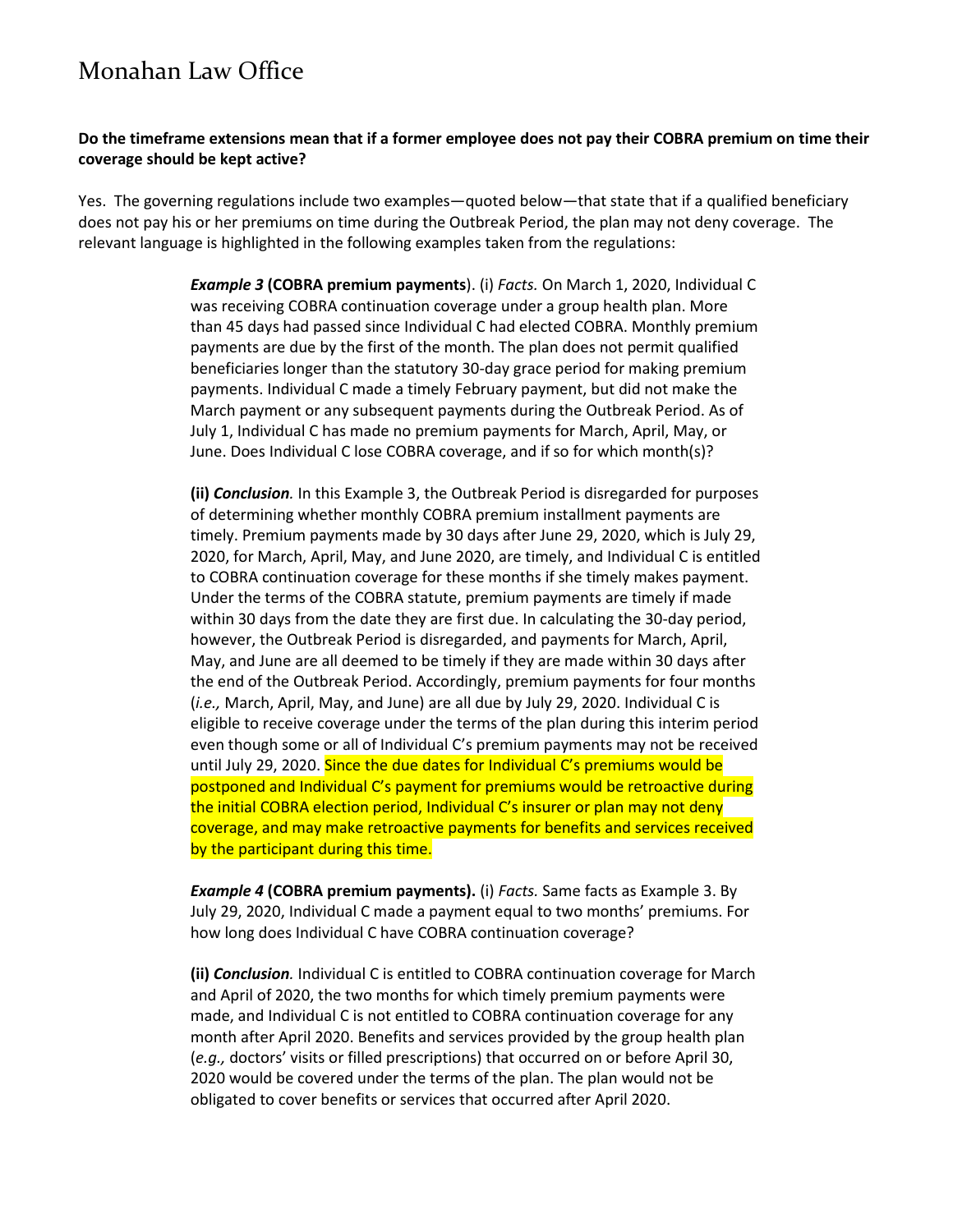### **If an annual open enrollment period falls during the Outbreak Period, is there anything in the timeframe extension regulations that negates or overrides an annual open enrollment opportunity?**

No. The employer should still have an annual open enrollment period, and all eligible employees (including those on leave and COBRA qualified beneficiaries) should be given the opportunity to enroll or change coverage options at that time.

Employers may be obligated to hold an annual open enrollment opportunity for various reasons: For cafeteria plan compliance purposes, to satisfy the annual offer of coverage mandate in the ACA section 4980H rules, because the group insurance contract or policy requires it, or because the employer has promised or represented to employees that it will do so. None of these circumstances have been negated or overridden by the timeframe extensions established due to COVID-19.

#### **What are the penalties for not providing an ACA exchange notice?**

There is no specific penalty that applies to this omission. Nonetheless, it is highly recommended that employers provide the notice to new hires within 14 days of their hire date, as required by statute.

### **With regard to the ACA's section 4980H affordability calculation, when you use the "rate of pay" safe harbor, I thought the calculation needed to be performed using 30 hours per week. Please clarify.**

As defined in the ACA regulations, for the "rate of pay" safe harbor, employers should generally use "an amount equal to 130 hours" per month to calculate the maximum contribution. The regulations provide, in part, as follows (please note that the percentage used in the regulations has been adjusted over time):

> (iii) *Rate of pay safe harbor.* An applicable large employer member satisfies the rate of pay safe harbor with respect to an hourly employee for a calendar month if the employee's required contribution for the calendar month for the applicable large employer member's lowest cost self-only coverage that provides minimum value does not exceed 9.5 percent of an amount equal to 130 hours multiplied by the lower of the employee's hourly rate of pay as of the first day of the coverage period (generally the first day of the plan year) or the employee's lowest hourly rate of pay during the calendar month. . . . .

#### **How are CalSavers contributions made?**

CalSavers describes a 4-step process for transmitting payroll contributions, which I summarize as follows:

• First, the employer registers delegates (such as an HR manager) or payroll representatives (such as an outside payroll vendor) to facilitate the payroll contribution process. The employer can assign individuals to various roles that give them different levels of responsibility and authorization within the program.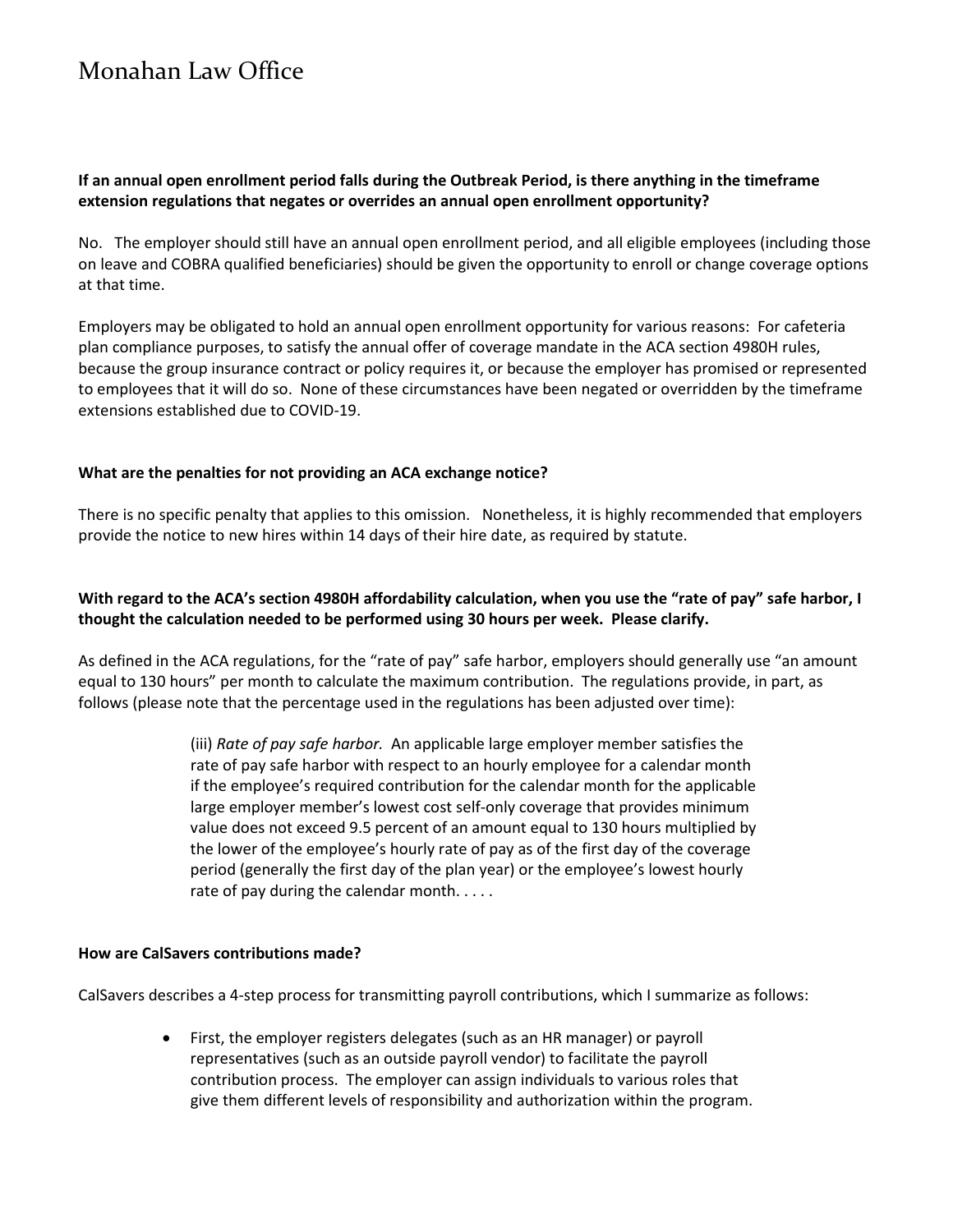- Next, within 30 days of registering with CalSavers, the employer must upload a roster of eligible employees. CalSavers will then contact these eligible employees to either customize their account and make saving elections, or notify them of what actions to take if they choose to opt out. The employer can enter the data manually or use an "Employee Information Template" provided by CalSavers. The roster uploaded by the employer will include, for each eligible employee, name, date of birth, Social Security Number or ITIN, and contact information. Once the roster is uploaded, employees have 30 days to opt out before payment contributions start.
- Then, the employer uploads bank information if it plans to fund contributions through ACH debit or have a specific account debited.
- Finally, during the employer's usual payroll process, the employer will deduct a percentage of each participating employee's pay and send it to CalSavers. The percentage will be shown on the employer's account page. Information is entered manually either by using an online form or in bulk using the "Employee Contribution Information Template."

Ongoing employer responsibilities include submitting employees' contributions, adding new employees, and removing terminated employees.

CalSavers also describes on its website what employers do not have to do, including:

CalSavers does not include any employer fees or employer match contributions. You are also NOT responsible for:

- Enrolling employees, disseminating information, or answering questions about the program.
- Managing investment options, including choice of investment funds and processing employee investment change requests.
- Processing distributions.
- Answering questions about investment options. Employers should not give investment or tax advice.
- Managing employee changes or account maintenance, which include but are not limited to Contact information and Beneficiary information.
- Your employees will be responsible for maintaining their account information once it is established.